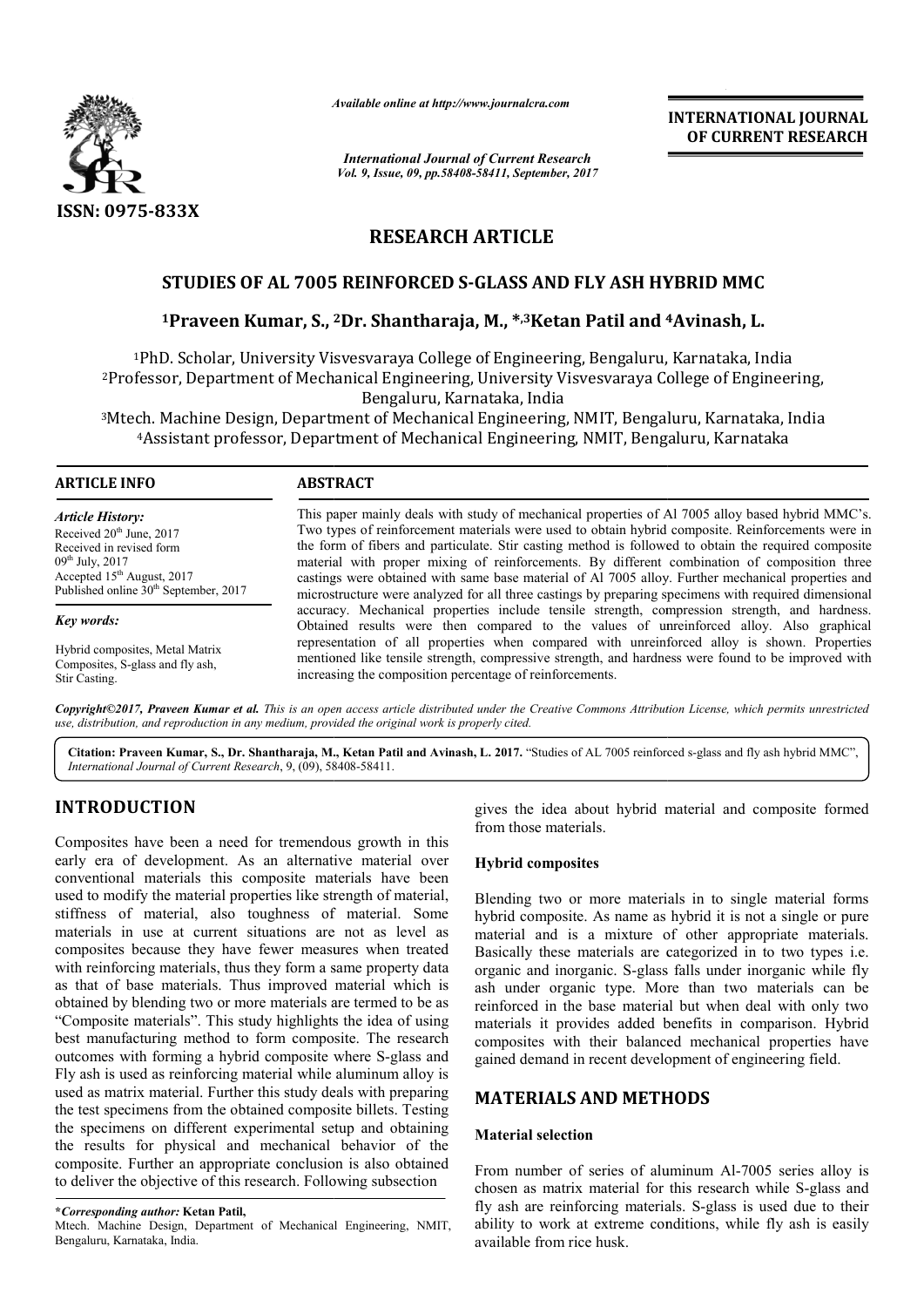**Table 1. Chemical configuration of Al Al-7005**

|                   |     | u  |     | <b>100</b> |            |  |
|-------------------|-----|----|-----|------------|------------|--|
| h<br>Weig<br>$\%$ | $-$ | 10 | 1.8 | т. .       | $n \alpha$ |  |

#### **Experimental procedure**

- Selected materials are weighed properly and placed separately.
- Stir casting method is followed to obtain the castings.
- All required arrangements for stir casting technique are made ready, viz; graphite crucible, plug, mold and stirrer.
- Aluminum alloy is then placed in crucible inside induction chamber to melt.
- (PID) temperature controller is provided on equipment to adjust the melting temperature.
- Al is allowed to melt and reach the preset temperature i.e. 850ºC.
- Later reinforcements are added in molten matrix and allowed to stir at about 300RPM for about 2 20 mins.
- Reinforcing material is preheated before adding to the molten base material.
- Proper stirring is carried out to obtain better distribution of materials.
- After being stirring the metal mixture is then poured in to the mold placed at bottom.

#### **Table 2. Material composition for casting**

| Material matrix | S-glass | Fly ash  |
|-----------------|---------|----------|
| Al-7005 alloy   |         |          |
|                 |         | 2%       |
| Al-7005 alloy   | $1\%$   | 4%       |
|                 |         | 6%<br>2% |
| Al-7005 alloy   |         | 4%       |
|                 | 3%      | 6%       |

- Care should be taken while pouring the molten mixture.
- After pouring the metal it is allowed to solidify at room temperature and later composites are taken out for further study.
- Required specimens are for respective tests are prepared as per there dimensions and tested.
- Specimens are obtained as per the ASMT E8 and E9 standards.



**Fig.2.1 Casted composite material**

#### **Testing specimens and methods**

Figure below shows specimens prepared for testing various tests which includes SEM & EDAX, hardness test, compression test and tensile test. below shows specimens prepared for testing various which includes SEM  $& EDAX$ , hardness test, ession test and tensile test.



**a)SEM & EDAX specimens**



**b) Hardness test specimen**



**c) Compression test specimen**



**d) Tensile test specimen Fig.2.2 Test specimens**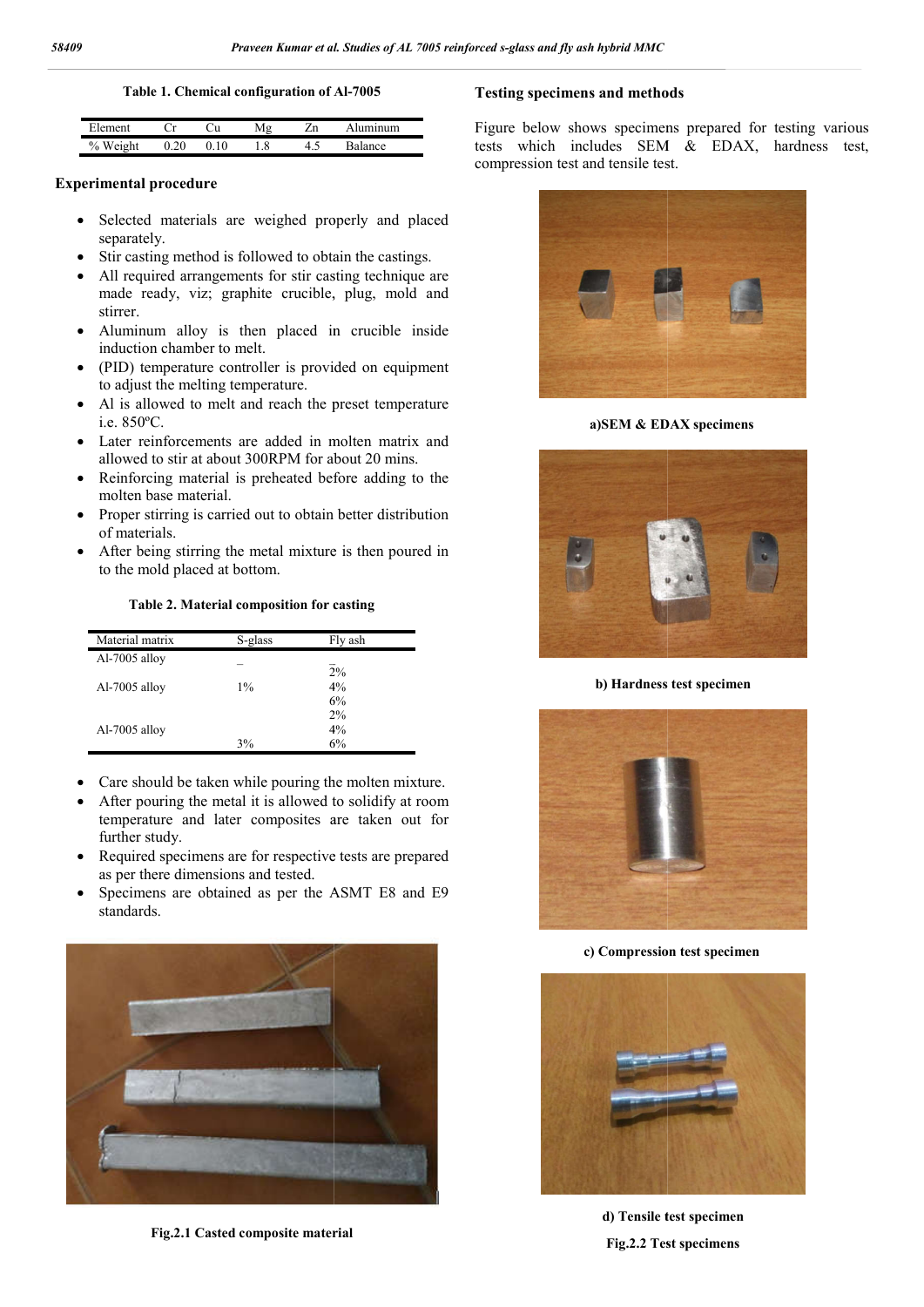# **RESULTS AND DISCUSSION**

This chapter encloses the results obtained for above mentioned experimental testing's. Results for higher composition of casting composite are mentioned below and there comparison is discussed to obtain appropriate conclusion.

#### **1) SEM and EDAX results**

Microstructure and elemental composition of casted composite is obtained by this method. Figure below shows the microstructure for higher composition composite. "Scanning electron microscope" gives the better results for microstructure than the simple microscopy view.



| a)         |                   |       |          |         |        |  |  |  |  |
|------------|-------------------|-------|----------|---------|--------|--|--|--|--|
| Element    | Weight % Atomic % |       | Net Int. | Error % | Kratio |  |  |  |  |
| C K        | 5.26              | 10.84 | 0.65     | 89.74   | 0.0052 |  |  |  |  |
| 0K         | 3.85              | 5.95  | 2.80     | 45.51   | 0.0082 |  |  |  |  |
| <b>AIK</b> | 90.00             | 82.52 | 654.39   | 2.06    | 0.8451 |  |  |  |  |
| <b>SiK</b> | 0.54              | 0.48  | 1.10     | 80.83   | 0.0014 |  |  |  |  |
| CaK        | 0.34              | 0.21  | 1.24     | 65.15   | 0.0027 |  |  |  |  |
|            |                   |       |          |         |        |  |  |  |  |

**b)**

**Fig. SEM and EDAX results a)microstructure b) Elemental configuration**

#### **2) Hardness test results**



#### **3) Compression test results**



### **4) Tensile test results**



Above results plotted on graph shows the variation of properties for various composite compositions used in this research. It is seen that with increasing the percentage of reinforcing materials the values of hardness, compressive strength, and tensile strength varies, this is because reinforcing material molecules gains the space in between and avoid dislocation thereby improving the properties. Thus these properties increase with increase in reinforcing mater ults plotted on graph shows the variation of<br>for various composite compositions used in this<br>t is seen that with increasing the percentage of<br>materials the values of hardness, compressive and tensile strength varies, this is because reinforcing molecules gains the space in between and avoid on thereby improving the properties. Thus these sincrease with increase in reinforcing material.

#### **Conclusion**

- Referring to above obtained results it is concluded that stir casting method offers better processing of composite materials. ring to above obtained results it is concluded that<br>casting method offers better processing of<br>osite materials.<br>id composites delivers better material properties<br>conventional one<br>increase in percentage of reinforcements,
- Hybrid composites delivers better material properties than conventional one
- With increase in percentage of reinforcements, hardness, compressive strength, and tensile strength of composite materials is also increased.
- Thus obtained composite material can be utilized in several engineering fields like; aerospace, defense, etc. hardness, compressive strength, and tensile strength of<br>
composite materials is also increased.<br>
• Thus obtained composite material can be utilized in<br>
several engineering fields like; aerospace, defense, etc.<br> **REFERENCES**

# **REFERENCES**

- mathematical modeling of machining properties of mathematical modeling of machining properties of aluminum alloy hybrid (Al-alloy/SiC/flyash) composites, Indian Journal of Engineering & Material Science, 11, 473-480.
- Choon Wengwong, Manoj Guptha, Lilu, J of Matl. Sc. Sc. & Tech vol.20, Feb 2004.pp.34-42.
- Cui Y Geng, 1997. Journal of Materials Science Letters Vol.<br>16, N10, May 15, pp.788-790. 16, N10, May 15, pp.788-790.